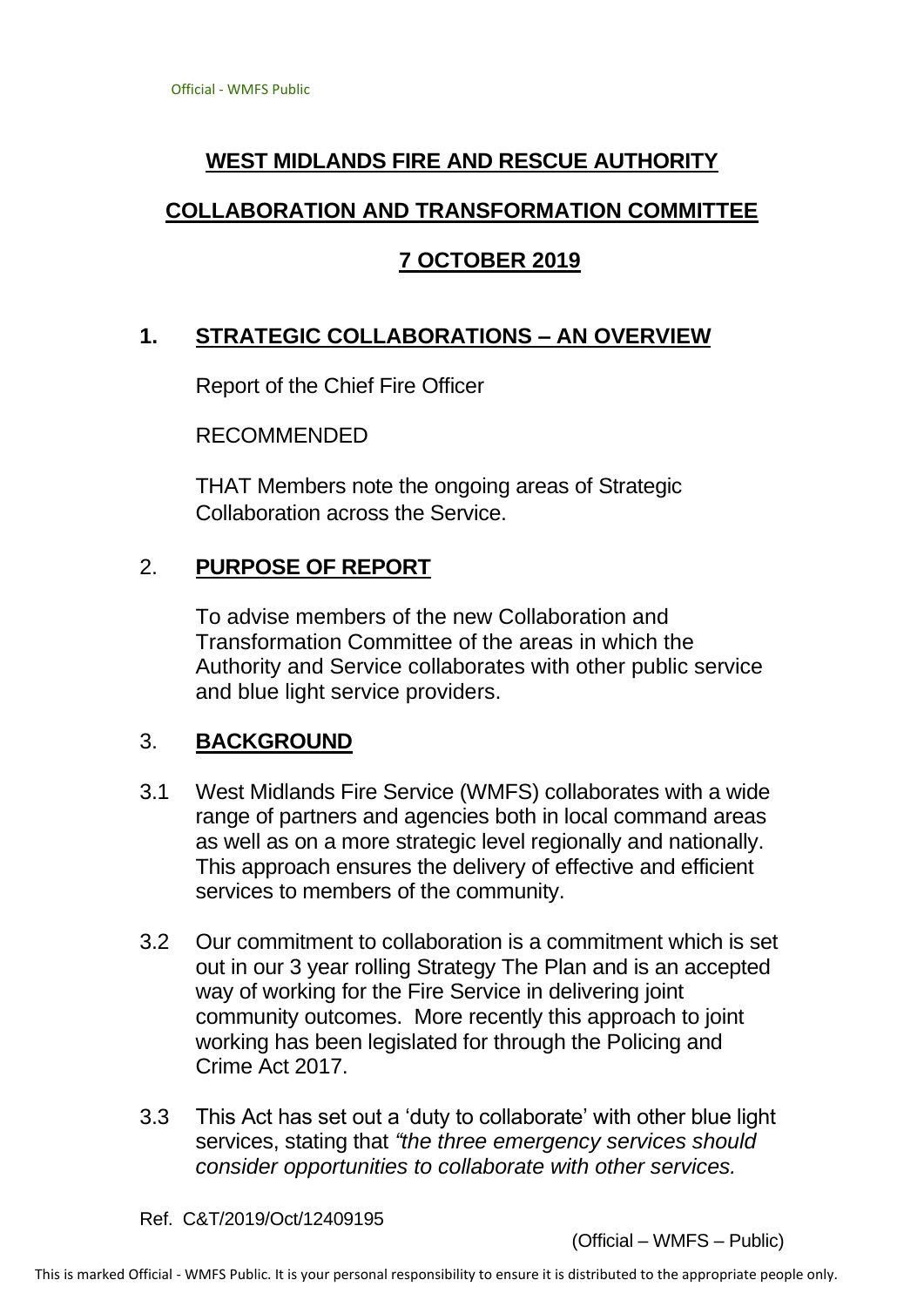*If it is in the interests of the efficiency or effectiveness of at least one of the parties to collaborate, then the relevant service (i.e. the service that originally considers the opportunity) must notify the other services of the proposed collaboration."*

- 3.4 Whilst the Act is specific regarding blue light collaborations it does not prevent collaboration with other partner organisations and this is encouraged where it is appropriate.
- 3.5 The duty was introduced in the recognition that whilst good partnership work already existed in many areas, more can be done to encourage wider and deeper collaboration. It was this desire to broaden and deepen collaboration that gave a clear signal that a step change was required to fully realise the benefits that cross-service collaboration can provide.
- 3.6 Collaboration provides us with a real opportunity to create innovative responses to current and future challenges whilst strengthening future resilience, effectiveness and efficiency.
- 3.7 WMFS currently collaborates successfully across a variety of service areas where it has been agreed value can be achieved for both service providers in delivering community outcomes.
- 3.8 Each collaboration is focused on being able to support and achieve the priorities and outcomes the Authority strategically commits to in the agreement of its 3 year rolling strategy, The Plan. The value to be derived from potential collaboration should be established (finance/skills/brand association) together with a clear understanding of outcomes being sought; this to ensure commitment is purposeful and structured.
- 3.9 These arrangements exist through commissioned services, shared service agreements and national arrangements.

Examples of these collaborations exist with:

- National Fire Chiefs Council Support Hub
- West Midlands Police sharing of estates
- West Midlands Combined Authority Road Safety

Ref. C&T/2019/Oct/12409195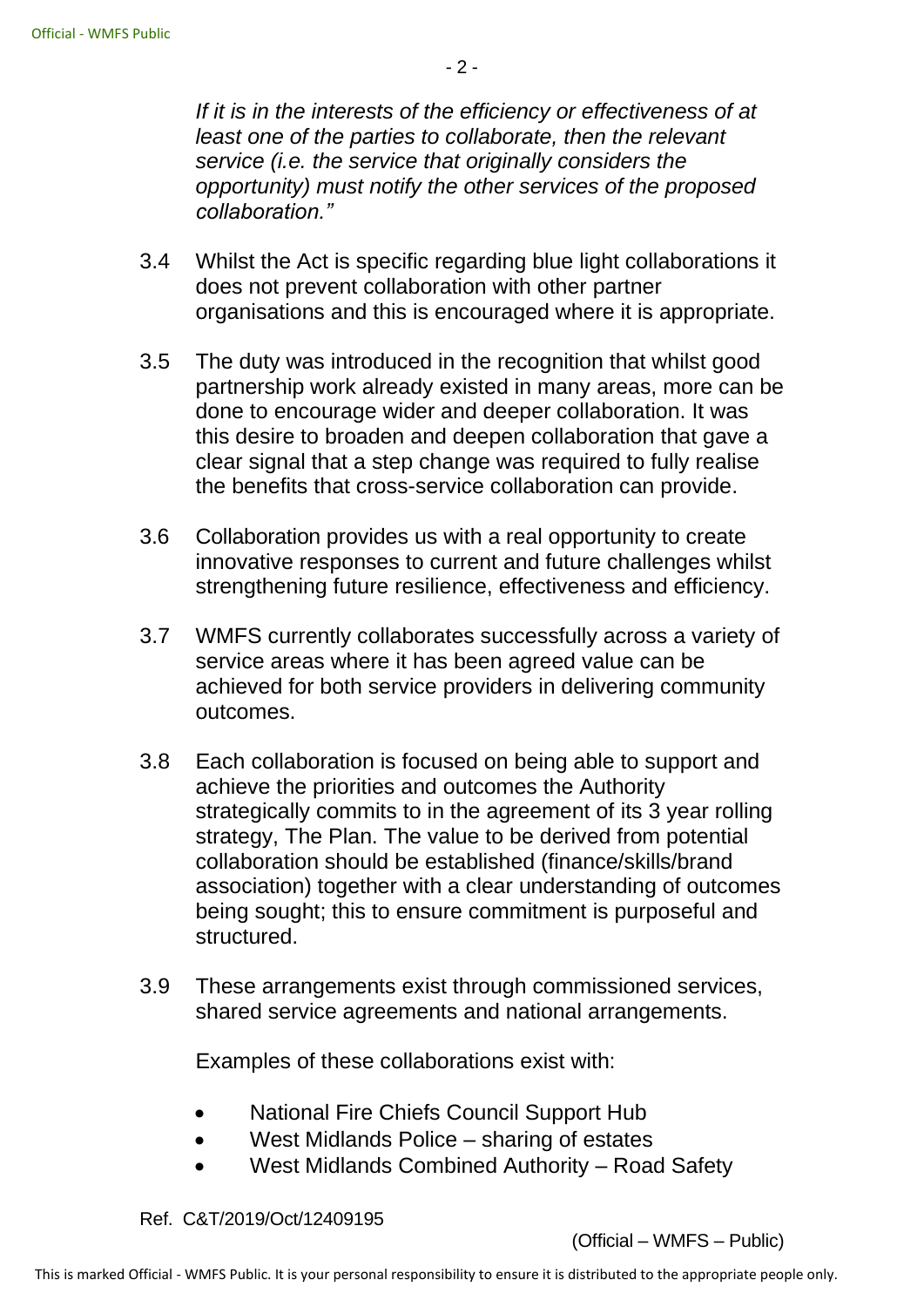Strategy, Digital, Portfolio and Project Management

- Staffordshire Fire and Rescue Service Shared Fire **Control**
- Local Resilience Forum
- Digital Shropshire, Staffordshire and South Wales Fire and Rescue Services
- Primary Authority Scheme Fire Safety
- High Rise Training Oldbury FRSs
- Health Consensus Statement
- **Emergency Services Working Group**
- National Procurement Framework

This is not an exhaustive list of collaborations but covers some of the most substantial collaborative relationships that the Service has with other public sector organisations. In 2017 for every £1 spent with us, West Midlands communities receive £5 of 'social value'.

A brief overview of each of these areas of collaboration is provided in appendix 1.

## 4. **EQUALITY IMPACT ASSESSMENT**

In preparing this report an initial Equality Impact Assessment is not required and has not been carried out.

## 5. **LEGAL IMPLICATIONS**

The detail in this report provides a high-level overview of how the Authority and Service are meeting the requirements of the Duty to Collaborate.

#### 6. **FINANCIAL IMPLICATIONS**

There are no direct financial implications.

#### 7. **ENVIRONMENTAL IMPLICATIONS**

There are no environmental implications

Ref. C&T/2019/Oct/12409195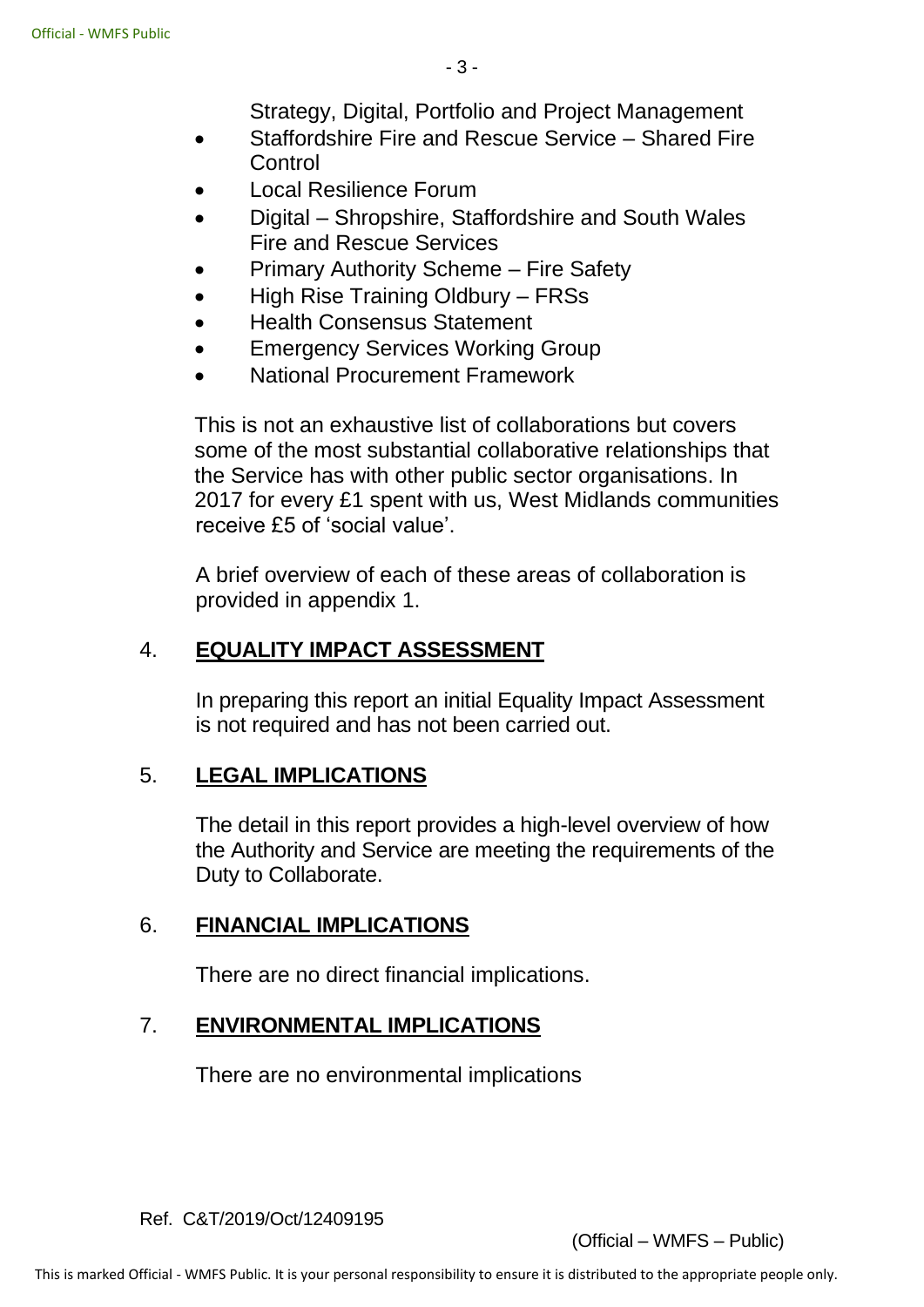Our Plan 2019-2022

The contact officer for this report is Karen Gowreesunker, Clerk and Strategic Enabler (Strategic Hub) Tel.No. 0121 380 6678

Phil Loach CHIEF FIRE OFFICER

Ref. C&T/2019/Oct/12409195

(Official – WMFS – Public)

This is marked Official - WMFS Public. It is your personal responsibility to ensure it is distributed to the appropriate people only.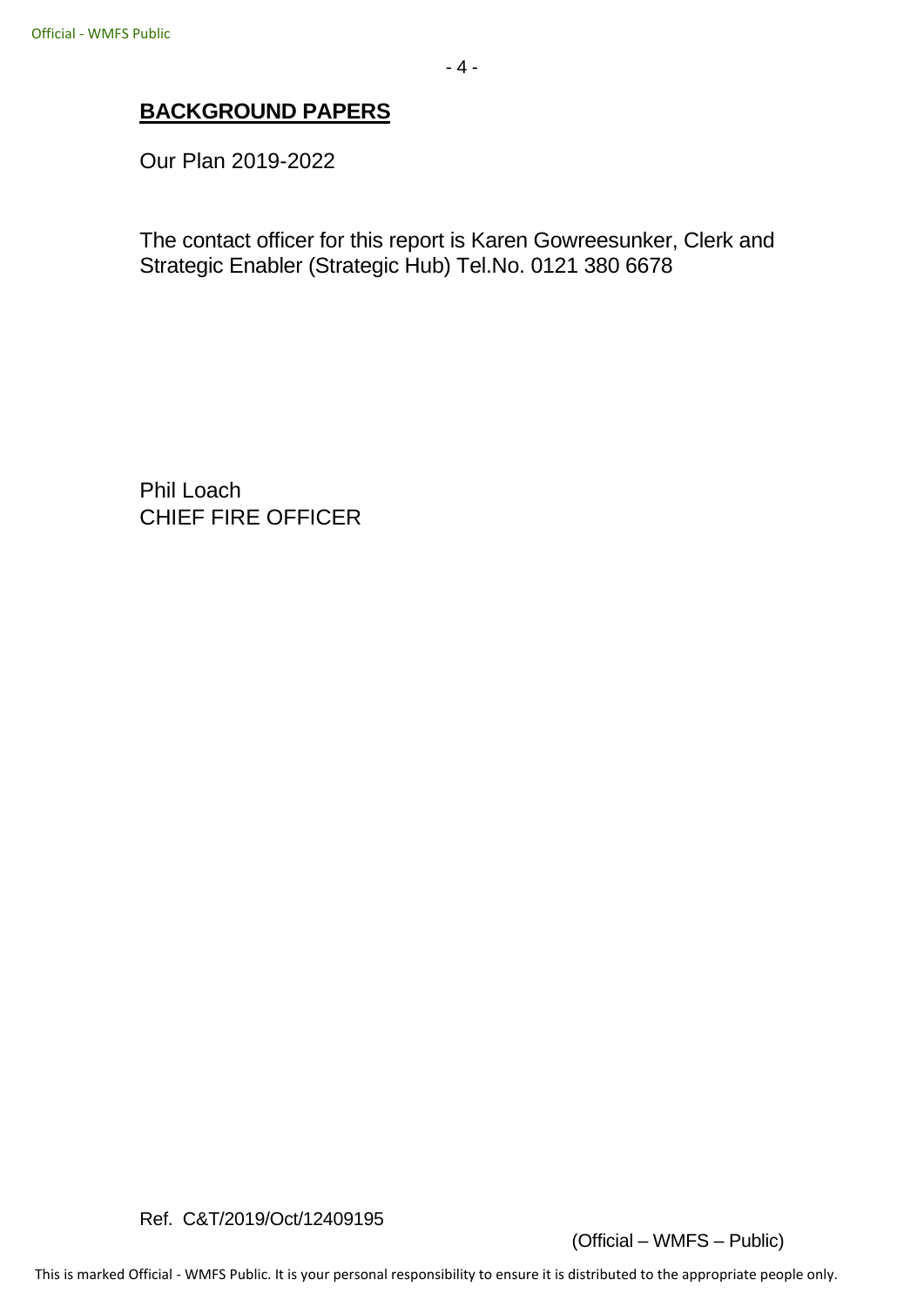| Area of<br><b>Collaboration</b>                                                  | <b>Purpose</b>                                                                                                                                                                                                                                                                                                                  | <b>Value</b>                                                                                                                                                                                                                                                                                                                           |
|----------------------------------------------------------------------------------|---------------------------------------------------------------------------------------------------------------------------------------------------------------------------------------------------------------------------------------------------------------------------------------------------------------------------------|----------------------------------------------------------------------------------------------------------------------------------------------------------------------------------------------------------------------------------------------------------------------------------------------------------------------------------------|
| <b>National Fire Chief</b><br><b>Council Service</b><br><b>Support Hub</b>       | The provision of value-based support<br>services to the Chief Fire Officers<br>Organisation (CFOA) supporting<br>services provided to the National Fire<br><b>Chiefs Council (NFCC)</b>                                                                                                                                         | Aligns to our commitment to blue light<br>collaboration<br>Provides commissioned income for<br><b>WMFS</b><br>Enables wider involvement and influence<br>in the development of national agenda's<br>for the fire sector<br>Supports the development of the National<br>Fire Chiefs Council as a national voice for<br>fire.            |
| <b>West Midlands</b><br><b>Combined Authority</b><br><b>Road Safety Strategy</b> | Working in partnership with WMCA<br>and other partners to reduce road<br>traffic casualties in the West<br>Midlands, with the agreed objectives<br>listed below:<br>• Adopting an iterative approach to<br>evaluating the cause of personal<br>injury collisions and develop a<br>consistent approach to casualty<br>reduction. | Aligns to the delivery of WMFS strategic<br>prevention priorities.<br>Joint West Midlands Regional Road<br>Safety Strategy (RRSS) has been<br>approved with partner agencies, which<br>aligns to WMFS priorities<br>A Station Commander is seconded to<br>enable direct and experienced<br>contribution to and influence of direction. |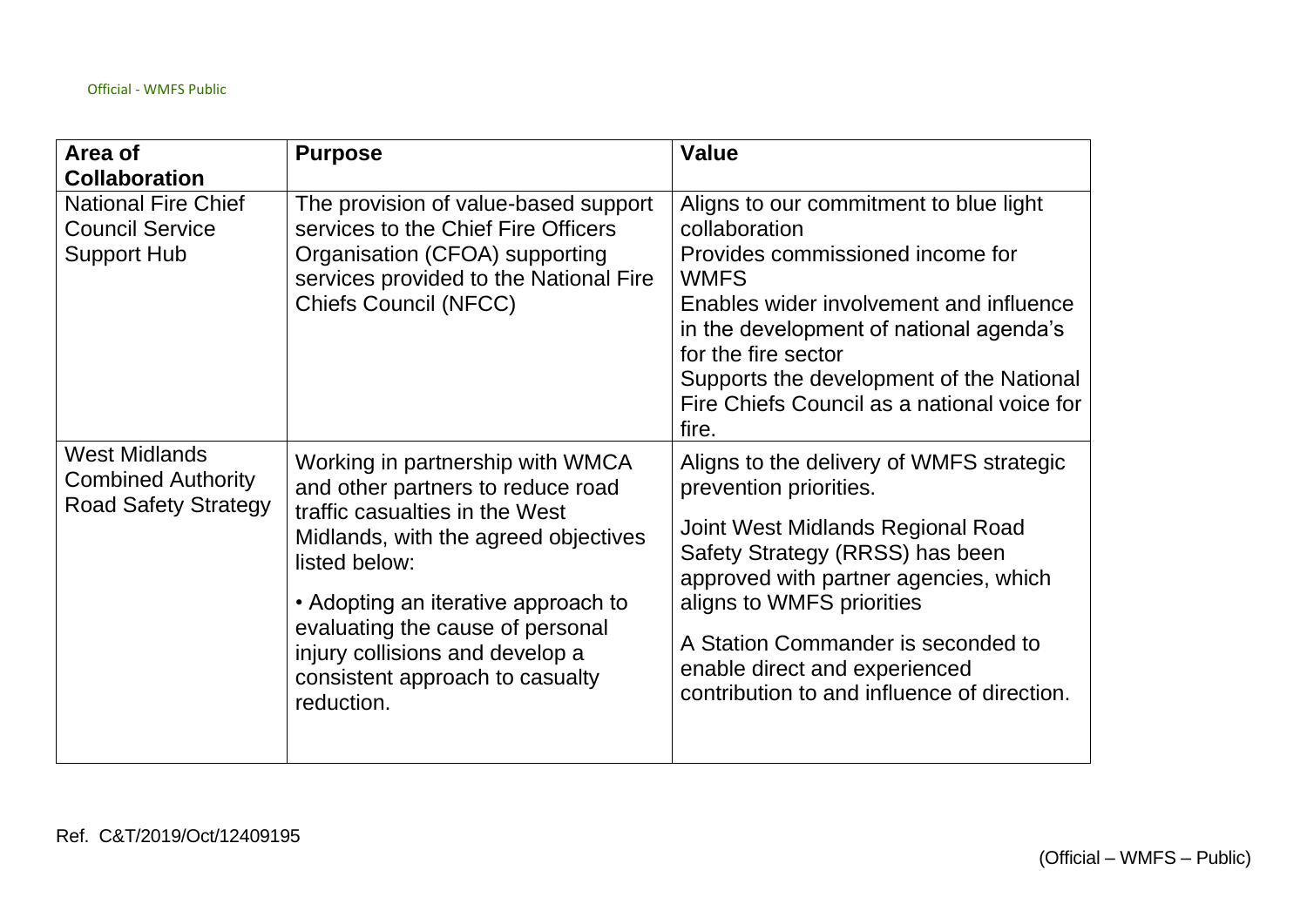|                                          | • Developing a consistent approach to<br>the intelligence led enforcement of<br>road traffic violations and driver<br>awareness.<br>• Agreeing the West Midlands Road<br>Safety Action Plan which is aimed at<br>achieving casualty reduction targets.                                                                                                                                                                                   | The data enabled through WMFS core<br>activity will provide valuable data against<br>the five pillars listed below:<br>· Road Safety Management<br>· Safer Roads and Mobility<br>· Safer Vehicles<br>· Safer Road Users<br>· Post-Crash Response                                   |
|------------------------------------------|------------------------------------------------------------------------------------------------------------------------------------------------------------------------------------------------------------------------------------------------------------------------------------------------------------------------------------------------------------------------------------------------------------------------------------------|------------------------------------------------------------------------------------------------------------------------------------------------------------------------------------------------------------------------------------------------------------------------------------|
| <b>West Midlands Police</b><br>- Estates | To provide joint locations for West<br>Midlands Neighbourhood Policing<br>teams, supporting the more efficient<br>use of resources and enabling greater<br>closer working.<br>Billesley, Kings Norton, Haden Cross<br>and Northfield fire stations now<br>provide joint locations for fire and<br>police officers.<br>Further sites are currently being<br>explored to determine if the number of<br>co-located sites could be extended. | Demonstrates commitment to enabling<br>blue light collaboration.<br>Makes more efficient use of the Fire<br>Service's estate.<br>Provides a basis for much closer and<br>collaborative working across fire and<br>police to enhance the services provided<br>to local communities. |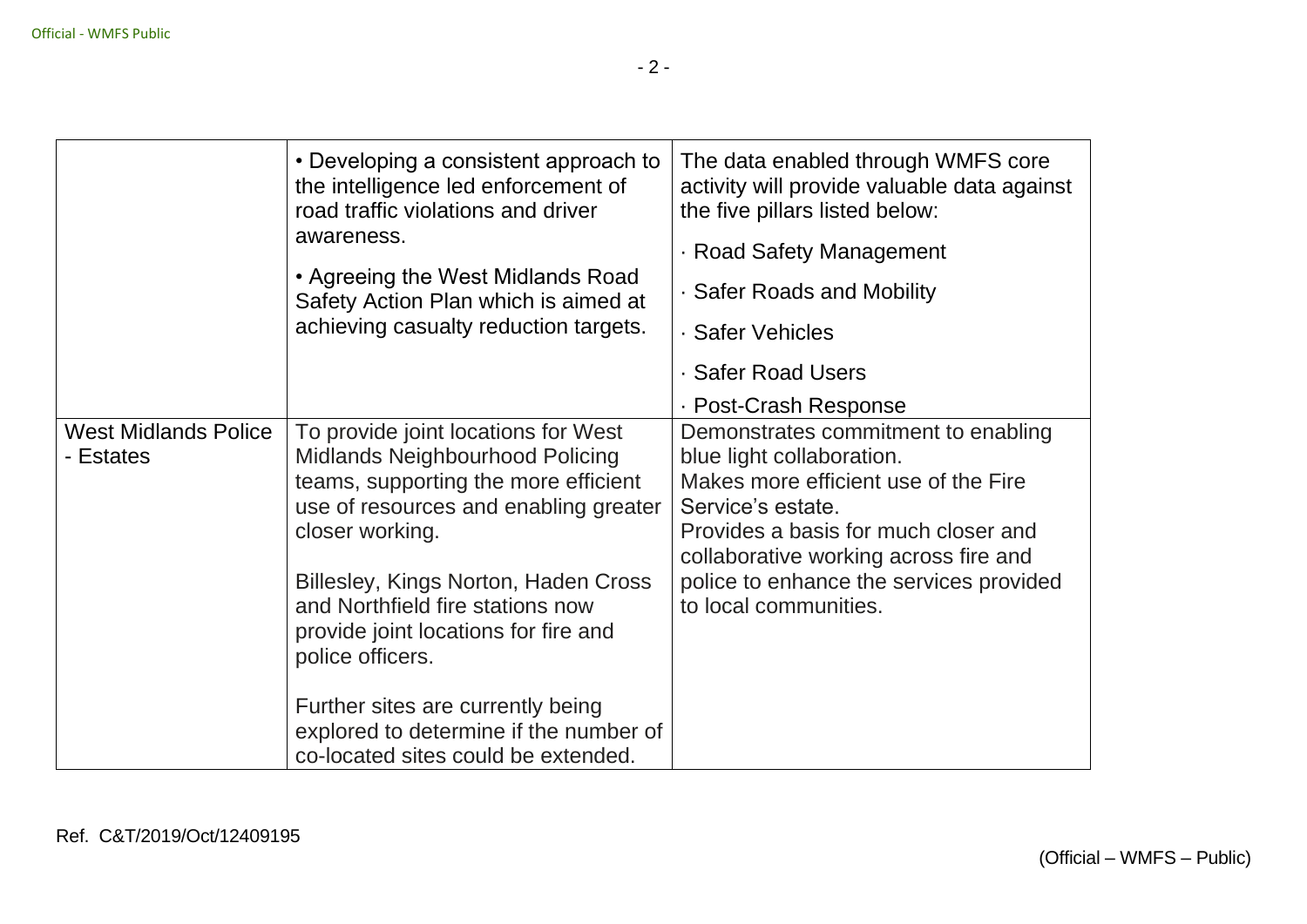| Shared Fire Control -<br>West Midlands and<br>Staffordshire since<br>2014                        | The provision of shared control<br>services which supports improved<br>service delivery to communities,<br>resilience and delivered financial<br>savings.                                                                                                                    | Demonstrates early blue light<br>collaboration.<br>This collaborative partnership has<br>successfully delivered a change in culture<br>which has supported this joint working.                                 |
|--------------------------------------------------------------------------------------------------|------------------------------------------------------------------------------------------------------------------------------------------------------------------------------------------------------------------------------------------------------------------------------|----------------------------------------------------------------------------------------------------------------------------------------------------------------------------------------------------------------|
|                                                                                                  | The Fire Control Centre is a true<br>shared facility from which resources<br>are mobilised across both counties<br>through a single team of people. This<br>differs from other models where<br>estate and technology is shared but<br>the services are not fully integrated. | It continues to deliver effectively against<br>jointly agreed service expectations,<br>realising over £1 million per year<br>compared to the previous arrangements.                                            |
| <b>Local Resilience</b><br>Forum $(LRF)$ –<br><b>BREXIT</b> and<br><b>Common Wealth</b><br>Games | To ensure the conurbation is better<br>prepared for the potential impacts of a<br>no deal BREXIT, thereby supporting<br>our responsibilities as a Category 1<br>responder (Civil Contingencies Act<br>2004)                                                                  | A co-ordinated, integrated response to<br>the potential impacts of BREXIT.<br>Maintenance of key role and strategic<br>relationships with the LRF<br>Provides opportunity for WMFS to be the<br>'lead' agency. |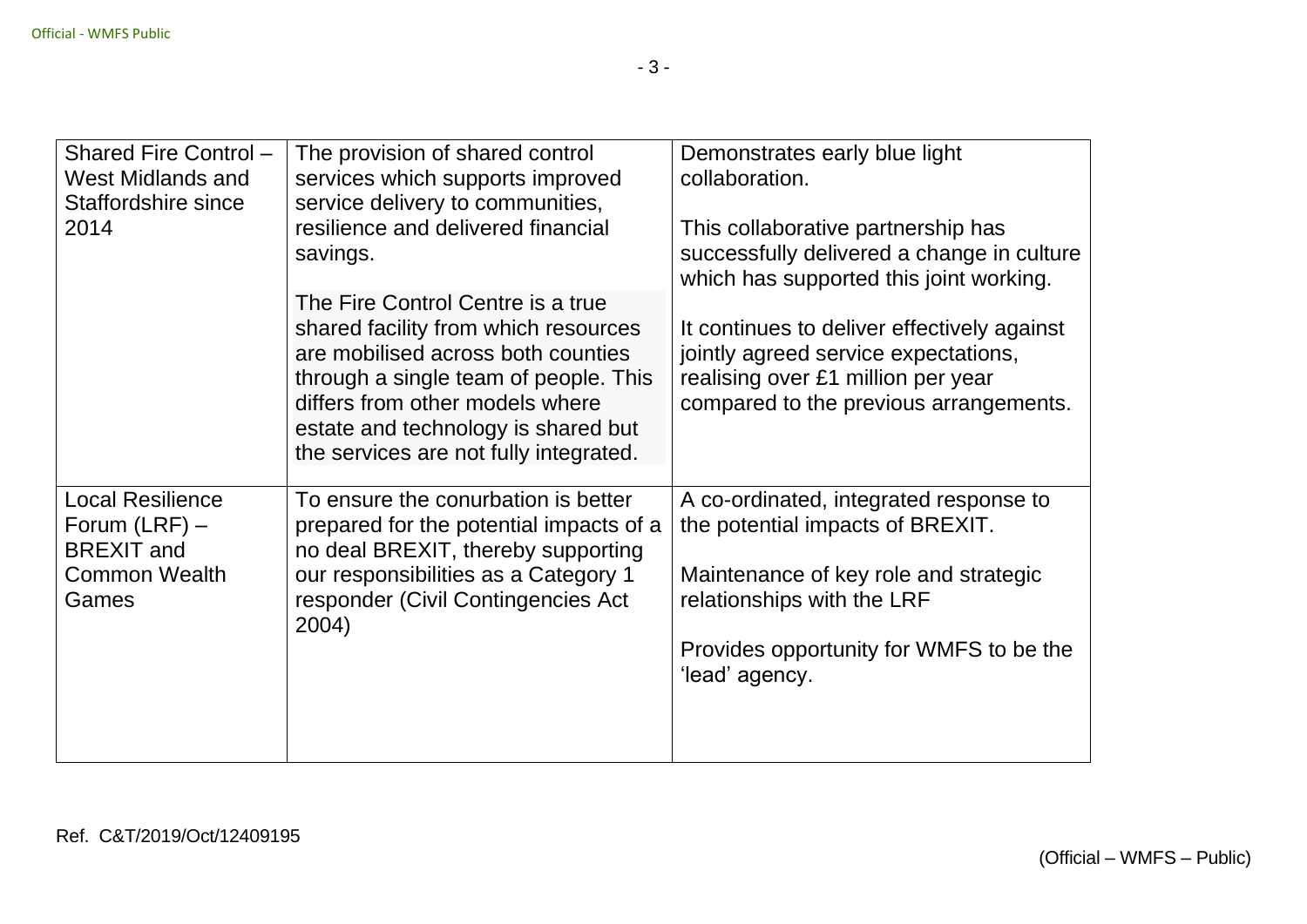|                                                                      | The aim of the Common Wealth<br>Games collaboration is to provide a<br>safe, secure and sustainable<br>environment which brings people<br>together, that helps the health and<br>well-being of our communities and<br>encourages sustainability and growth | Enables effective protection measures to<br>be put in place to support community<br>safety.<br>Enables legislative duties to be met                                                                              |
|----------------------------------------------------------------------|------------------------------------------------------------------------------------------------------------------------------------------------------------------------------------------------------------------------------------------------------------|------------------------------------------------------------------------------------------------------------------------------------------------------------------------------------------------------------------|
|                                                                      | for all.                                                                                                                                                                                                                                                   |                                                                                                                                                                                                                  |
| Digital Collaboration -<br><b>Fire and Rescue</b><br><b>Services</b> | To provide chargeable services to<br>other Fire and Rescue Services.<br><b>Collaborations with Staffs, Shropshire</b><br>and South Wales FRS's currently<br>exist in providing data application<br>services.                                               | Provides an income generation stream<br>and cost effective solutions, but<br>importantly one collaboration has<br>contributed to the design of systems and<br>provided valuable resources to support<br>testing. |
| <b>Primary Authority</b><br><b>Scheme</b>                            | To develop our partners'<br>organisational understanding of the<br>responsibilities placed upon them by<br>the Regulatory Reform (Fire Safety)<br>Order 2005.                                                                                              | Increasing the number of partner<br>organisations enables WMFS fire safety<br>expert access to different industry and<br>commercial sectors, thus supporting the<br>continued development of its staff.          |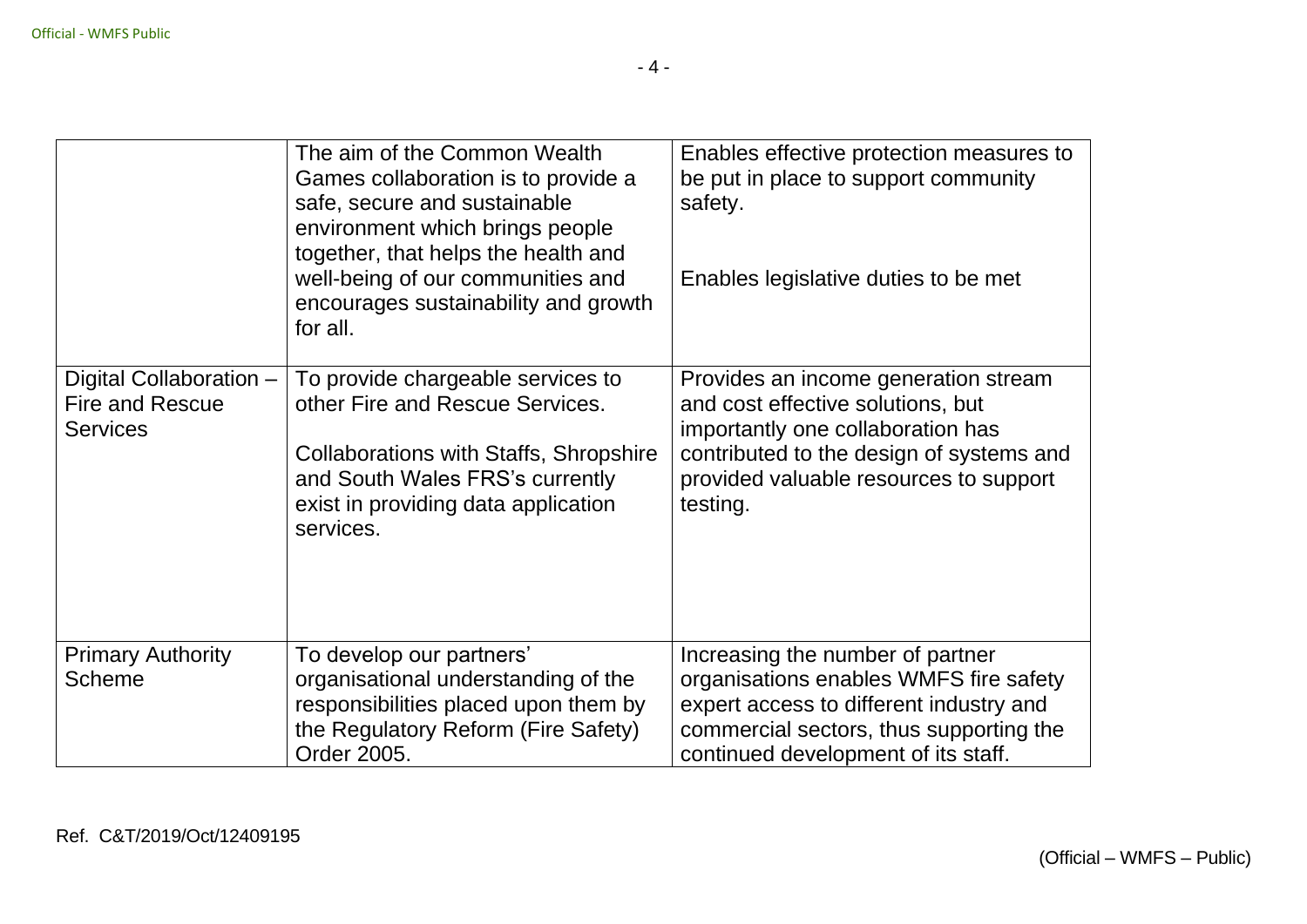| <b>Effective Primary Authority</b><br>partnerships help businesses<br>to demystify fire safety legislation,<br>which supports business growth and<br>success and also develops a safer<br>environment for its staff and<br>customers. | It also allows for an increase in the<br>funding that can be made available to<br>support community schemes such as<br>those currently being provided by<br>SafeSide supporting our Service Delivery<br>Model, Making the West Midlands Safer,<br><b>Stronger and Healthier</b> |  |
|---------------------------------------------------------------------------------------------------------------------------------------------------------------------------------------------------------------------------------------|---------------------------------------------------------------------------------------------------------------------------------------------------------------------------------------------------------------------------------------------------------------------------------|--|
| There are currently 11 Primary<br><b>Authority Scheme partnerships</b>                                                                                                                                                                |                                                                                                                                                                                                                                                                                 |  |
|                                                                                                                                                                                                                                       |                                                                                                                                                                                                                                                                                 |  |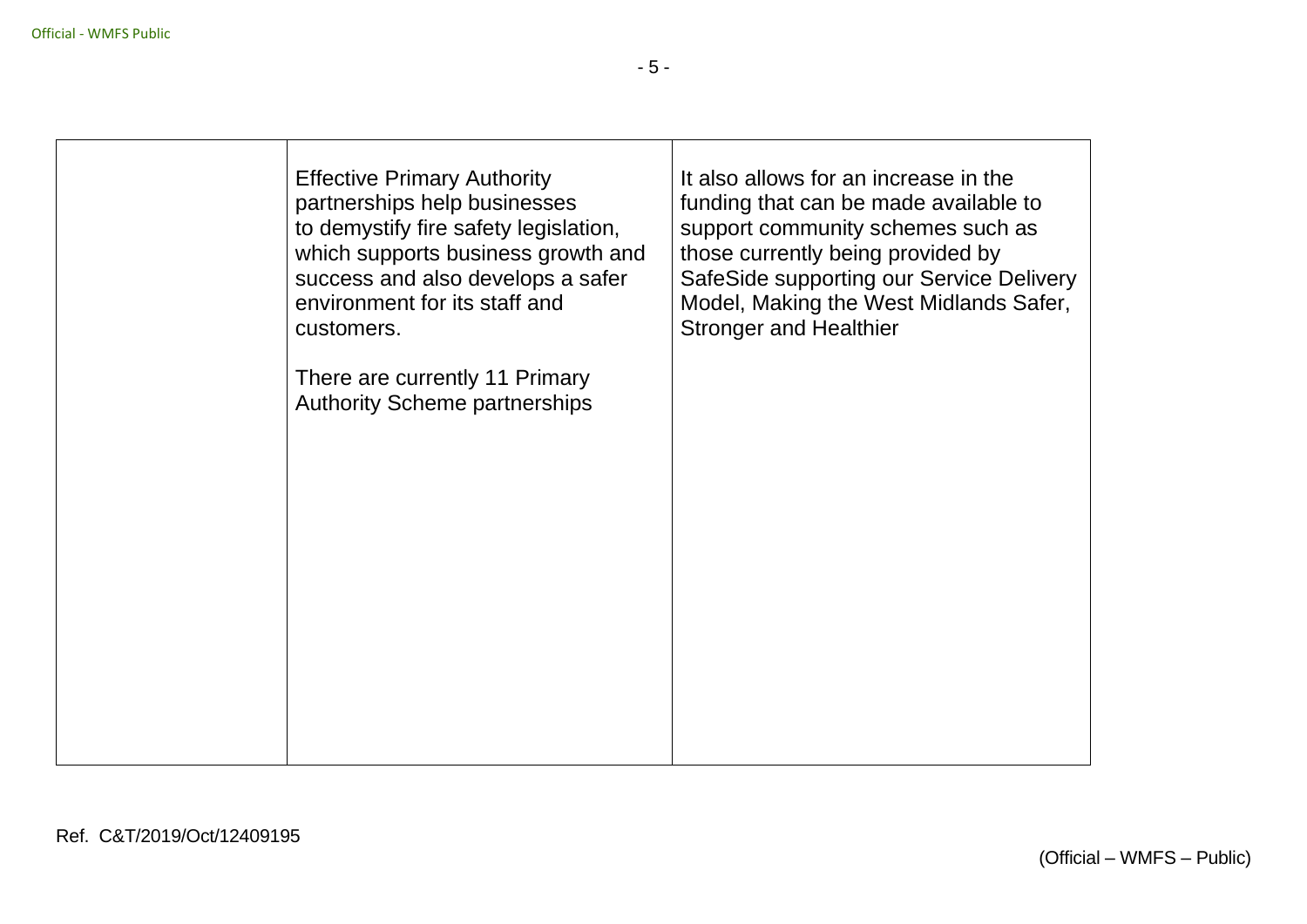| <b>High Rise Training</b> | The purpose of this collaboration is to<br>enable an effective and robust<br>approach to High Rise training for the<br>Fire and Rescue Services and the<br>ability to generate income. | Currently the income generated enables<br>2 W Manager roles and is forecast after<br>all costs to generate a circa £36k<br>contribution to the Authority's overall<br>funding by financial year end. |
|---------------------------|----------------------------------------------------------------------------------------------------------------------------------------------------------------------------------------|------------------------------------------------------------------------------------------------------------------------------------------------------------------------------------------------------|
|                           | WMFS is also building a positive<br>reputation for the quality and standard<br>of the training we provide.                                                                             | This additional income will be fed back<br>into the Service Delivery Model.                                                                                                                          |
|                           | Income generation contracts for 2019<br>currently exist with:                                                                                                                          |                                                                                                                                                                                                      |
|                           | Warwickshire FRS 19 days<br>South Wales FRS 4 days                                                                                                                                     |                                                                                                                                                                                                      |
|                           | Planned contracts for 2020:                                                                                                                                                            |                                                                                                                                                                                                      |
|                           | Warwickshire FRS 8 days<br>South Wales 4 days                                                                                                                                          |                                                                                                                                                                                                      |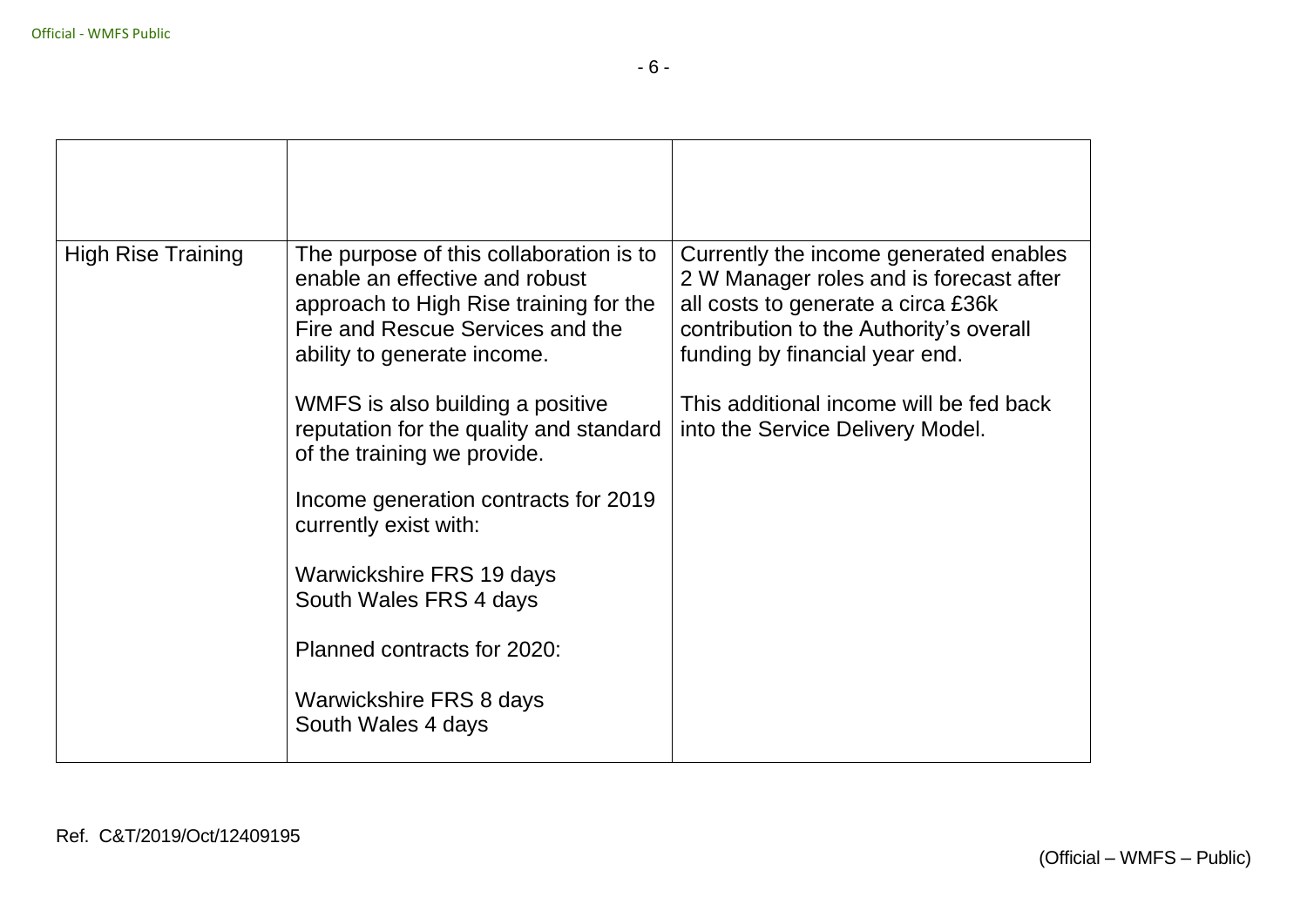|                                           | There is scope for delivery throughout<br>2020 for further training contracts to<br>include other areas of training such as<br>high rise smoke travel and wind<br>driven fires.                                                                                                                             |                                                                                                                                                                                                                                                                           |
|-------------------------------------------|-------------------------------------------------------------------------------------------------------------------------------------------------------------------------------------------------------------------------------------------------------------------------------------------------------------|---------------------------------------------------------------------------------------------------------------------------------------------------------------------------------------------------------------------------------------------------------------------------|
| <b>NFCC Health</b><br>Consensus statement | The purpose of this collaborative<br>statement is to agree to develop a<br>new working relationship with the<br>shared aim of identifying and<br>improving the quality of life of those<br>who could benefit the most from early<br>engagement with local services; for<br>example, older people and people | Working with a wider pool of partners<br>from a health and social care background<br>widens the reach of WMFS in delivering<br>its core prevention strategy, to reduce the<br>risk of fire and other emergencies to the<br>most vulnerable members of its<br>communities. |
|                                           | with multiple long term conditions and<br>complex needs.<br>This consensus statement represents                                                                                                                                                                                                             | It allows WMFS access to the most up to<br>date partner data and intelligence to<br>identify trends, forecast future risk and<br>modify delivery of its prevention activities.                                                                                            |
|                                           | a joined-up multi-agency approach to<br>put into practice the national<br>commitment to more integrated care,<br>closer to people's home. Its emphasis<br>is on local initiatives to deliver<br>preventive interventions to our people                                                                      | Working in this way with partners to<br>identify and manage risk in the<br>community ensures compliance with the<br><b>National framework Document</b>                                                                                                                    |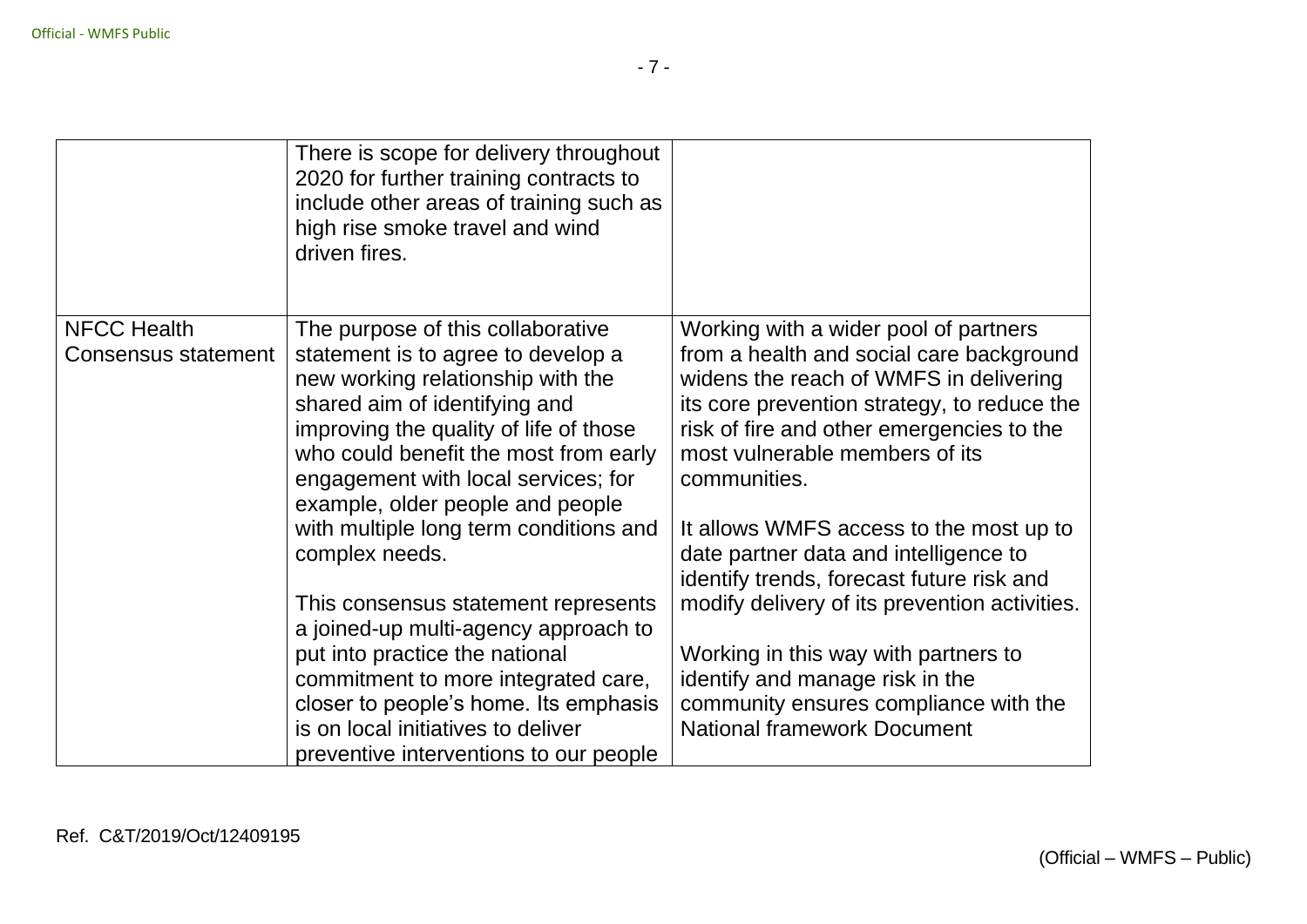|                                                   | who would benefit most in their own<br>homes and supports local action to<br>deliver better health and well-being<br>outcomes.                                                                                                                                                                                                                                                                                                                  |                                                                               |
|---------------------------------------------------|-------------------------------------------------------------------------------------------------------------------------------------------------------------------------------------------------------------------------------------------------------------------------------------------------------------------------------------------------------------------------------------------------------------------------------------------------|-------------------------------------------------------------------------------|
|                                                   | The consensus statement describes<br>the FRS intent to work together to<br>encourage joint strategies for<br>intelligence-led early intervention and<br>prevention; ensuring people with<br>complex needs get the personalised,<br>integrated care and support they need<br>to live full lives, sustain their<br>independence for longer and in doing<br>so reduce preventable hospital<br>admissions and avoidable winter<br>pressures/deaths. |                                                                               |
|                                                   | Partners include representatives from<br>NHS England, Public Health England<br>(PHE), the Local Government<br>Association (LGA), Age UK and<br><b>National Fire Chiefs Council</b>                                                                                                                                                                                                                                                              |                                                                               |
| <b>Emergency Services</b><br><b>Working Group</b> | The Emergency Services<br><b>Collaboration Working Group</b>                                                                                                                                                                                                                                                                                                                                                                                    | WMFS engagement in this cross sector<br>group enables the Service to maintain |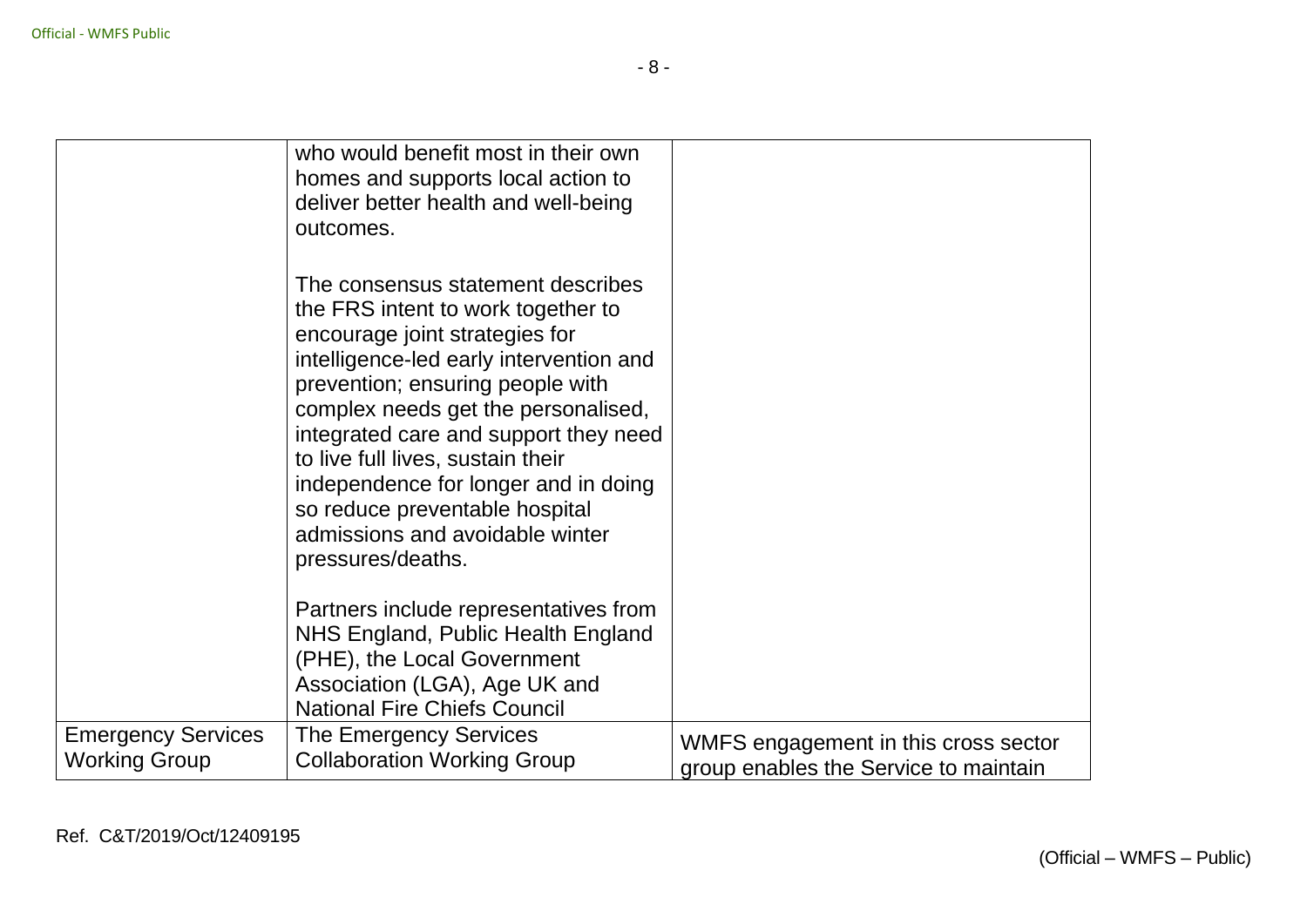| (ESWG) | (ESCWG) exists as a cross sector<br>group, across blue light services and<br>government departments, which aims<br>to facilitate and encourage greater<br>collaboration between the emergency<br>services in England and Wales where<br>it will enhance efficiency,<br>effectiveness, or public safety, with a<br>goal to embed the principles and<br>practices of collaboration within the<br>sector                                                                                                     | awareness of national developments as<br>well as being influential in how these<br>agenda's develop. |
|--------|-----------------------------------------------------------------------------------------------------------------------------------------------------------------------------------------------------------------------------------------------------------------------------------------------------------------------------------------------------------------------------------------------------------------------------------------------------------------------------------------------------------|------------------------------------------------------------------------------------------------------|
|        | In early 2019 the ESCWG set out to<br>become more agile and focused.<br>Consequently, sector leads agreed to<br>replace the ESCWG's format, in<br>favour of 'task and finish' groups,<br>headed up by the leads to focus on<br>specific issues identified by the<br>sector. These three task and finish<br>groups will report directly to the<br><b>Ministerial Board on Emergency</b><br>services collaboration and<br>Interoperability (ESCIB). Currently<br><b>WMFS officers represent the Service</b> |                                                                                                      |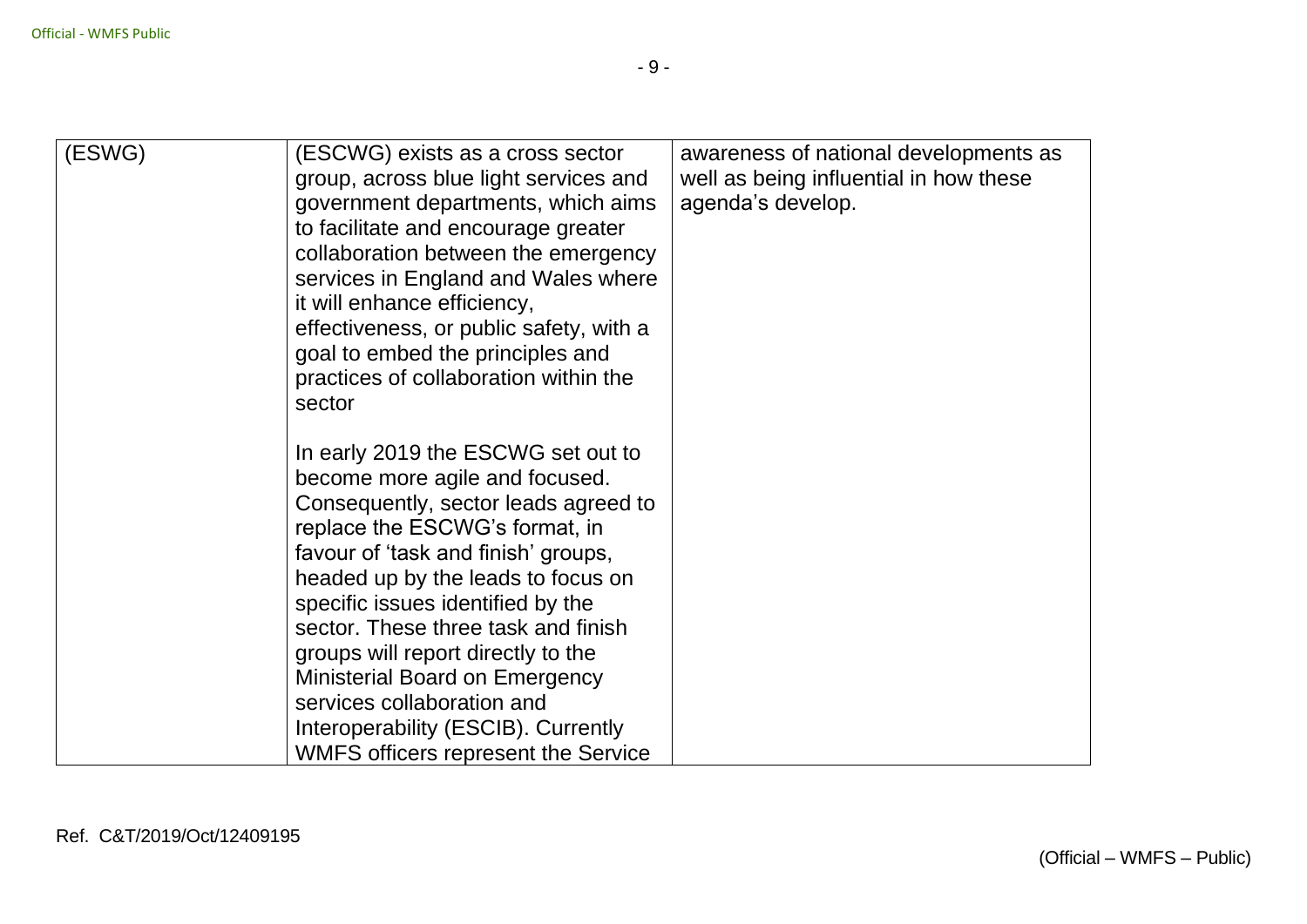| as part of this group and this can also<br>be seen as a collaboration.                                                                                                                                                                                                                                                     |  |
|----------------------------------------------------------------------------------------------------------------------------------------------------------------------------------------------------------------------------------------------------------------------------------------------------------------------------|--|
| 1. Principles of Collaboration - to<br>establish a set of core principles for<br><b>Emergency Services Collaboration.</b><br>The expectation is that these set of<br>principles will work closely other two<br>TFG to ensure that the principles<br>support the development of<br>collaboration at the highest level.      |  |
| 2. Duty to collaborate and Inspections<br>- to inform better evaluation by<br>HMICFRS and CQC of the<br>collaborative projects being<br>undertaken. These supporting<br>principles will offer an improved<br>framework for inspection in order to<br>guide services towards more effective<br>approaches to collaboration. |  |